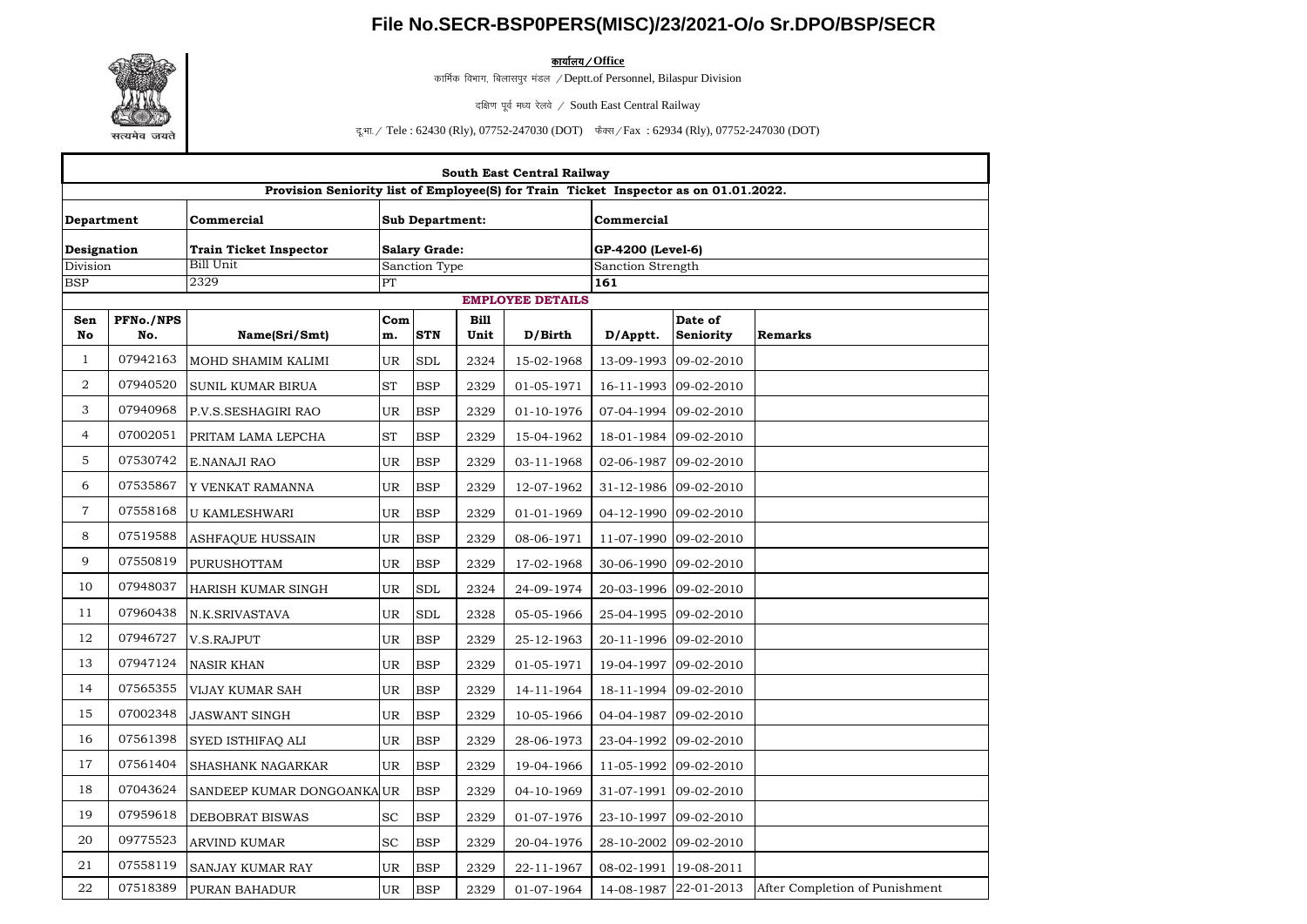| 24<br>07952430<br><b>APR</b><br>ST<br>2329<br>25-05-2000 19-08-2011<br><b>K P HANSDAH</b><br>29-10-1973<br>25<br>07952806<br>UR<br><b>BSP</b><br>NIRAJ KUMAR<br>2329<br>22-07-1982<br>18-12-2000 19-08-2011<br>26<br>07952818<br><b>BSP</b><br><b>SAMRAT GHOSH</b><br>UR<br>2329<br>18-06-1983<br>18-12-2000 19-08-2011<br>07952820<br>27<br>UR<br><b>BSP</b><br>ANAND EKKA<br>2329<br>31-05-1981<br>18-12-2000 19-08-2011<br>28<br>07561325<br><b>BSP</b><br>S.K.RAZIUDDIN<br>UR<br>2329<br>07-09-1971<br>24-04-1992 19-08-2011<br>29<br>07950676<br>UR<br><b>BSP</b><br>RAJIV GAHOI<br>2329<br>05-07-1975<br>01-09-1998 19-08-2011<br>30<br>07568800<br><b>BSP</b><br><b>SWARUP KUMAR GUIN</b><br>UR<br>2329<br>15-03-1971<br>13-12-1996 19-08-2011<br>09774798<br>31<br>UR<br><b>BSP</b><br><b>B S SAHU</b><br>2329<br>14-03-1976<br>28-10-2002 19-08-2011<br>32<br>07480076<br>UR<br><b>BSP</b><br>D.P.RAJAK<br>2329<br>10-06-1971<br>06-08-1991   19-08-2011<br>33<br>09776655<br><b>BSP</b><br>UR<br>2329<br>02-09-1984<br>24-02-2003 19-08-2011<br>ARUN RAMCHANDRAN<br>07480349<br>34<br><b>SC</b><br><b>BSP</b><br><b>RAMSWAROOP</b><br>2329<br>01-01-1968<br>12-10-1992 19-08-2011<br>35<br>07944251<br><b>ST</b><br><b>BSP</b><br>DILIP KUMAR<br>2329<br>13-11-1966<br>28-05-1994 02-01-2012<br>36<br>07941973<br>ST<br>APR<br>2328<br>10-07-1970<br>03-09-1994 02-01-2012<br>VIJAY KUMAR PANIKA<br>37<br>04AB0007<br><b>BSP</b><br>KARUNANIDHI JAGAT<br>UR<br>2329<br>09-01-1973<br>10-01-2004 02-01-2012<br>38<br>09778032<br><b>BSP</b><br>SHARAD KUMAR YADAV<br>UR<br>2329<br>03-12-1973<br>15-04-2003 29-02-2012<br>39<br>07480600<br><b>BSP</b><br>PARAMESHWAR SHARAN TIWARUR<br>2329<br>28-01-1970<br>01-10-1992 29-02-2012<br>40<br>09780233<br><b>RIG</b><br>09-09-2003 29-02-2012<br>DILDAS MOHANT<br>UR<br>2321<br>01-01-1972<br>41<br>05AB0116<br><b>BSP</b><br>UR<br>2329<br>17-06-2005 29-02-2012<br>SHIV SHANKAR YADAV<br>05-02-1982<br>42<br>04458126<br><b>BSP</b><br><b>SURESH CHAUBEY</b><br>UR.<br>2329<br>30-06-1965<br>05-09-1986 31-03-2012<br>09912113<br>43<br>UR<br><b>BSP</b><br>SHAILESH KUMAR<br>2329<br>30-04-1971<br>18-08-2003 21-12-2012<br>44<br>07952284<br>SC<br><b>BSP</b><br>2329<br>01-06-1962<br>14-11-1997 21-12-2012<br>RAJESH KUMAR KHARE<br>04AB1016<br>45<br>UR<br><b>BSP</b><br>09-08-2004 21-12-2012<br><b>BABU KRISHNA SINGH</b><br>2329<br>20-10-1982<br>46<br>07002970<br>10-03-1990 22-01-2013<br>After Completion of Punishment<br><b>SC</b><br><b>BSP</b><br>2329<br>V P PRAKASAM BENJIMAN<br>28-01-1968<br>47<br>04AB1014<br><b>BSP</b><br>DHANANJAY RAI<br>UR<br>2329<br>10-01-1981<br>06-08-2004 21-12-2012<br>48<br>07976010<br>ST<br>KAMAL MARAVI<br><b>BSP</b><br>22-01-1998 01-04-2014<br>2328<br>30-05-1977<br>49<br>04AB0530<br>ST<br>MANUAL KISPOTTA<br>ABKP<br>2328<br>25-02-1974<br>22-01-2004 01-04-2014<br>50<br>07952685 YAJUVENDRA PARIHAR<br>$\operatorname{ST}$<br><b>BSP</b><br>2329<br>25-05-2000 01-11-2013<br>13-11-1977<br>51<br>07549155<br>K. A.KRISHNAMACHARY<br>UR<br><b>BSP</b><br>2329<br>09-05-1967<br>24-12-1992 01-11-2013<br>52<br>07561362<br>UR<br><b>BSP</b><br><b>RAJESH KUMAR</b><br>08-04-1992 01-11-2013<br>2329<br>09-06-1971<br>53<br>07550224<br><b>BSP</b><br><b>GANESH RAJAK</b><br>UR<br>2329<br>20-11-1964<br>15-09-1990 01-11-2013<br>07943209<br>54<br><b>BSP</b><br>MOHAN DAS MANIKPURI<br>UR<br>2329<br>12-07-1976<br>02-05-1995 01-11-2013<br>55<br>07945401<br>UR<br><b>SDL</b><br>15-07-1973<br>09-10-1995 01-11-2013<br>RAVI SARKAR<br>2328<br>56<br>07945619<br><b>NADEEM KHAN</b><br>UR<br><b>BSP</b><br>2329<br>06-02-1971<br>01-06-1996 01-11-2013 | 23 | 07952442 | PRAVIN KUMAR SINHA |  |  |  | <b>File No.SECR-BSP0PERS(MISC)/28/2021-O/p Sr.DPO/BSP/SECR</b><br>UR BSP - 2329 18-12-1969 125-02-2000 19-08-2011 |
|------------------------------------------------------------------------------------------------------------------------------------------------------------------------------------------------------------------------------------------------------------------------------------------------------------------------------------------------------------------------------------------------------------------------------------------------------------------------------------------------------------------------------------------------------------------------------------------------------------------------------------------------------------------------------------------------------------------------------------------------------------------------------------------------------------------------------------------------------------------------------------------------------------------------------------------------------------------------------------------------------------------------------------------------------------------------------------------------------------------------------------------------------------------------------------------------------------------------------------------------------------------------------------------------------------------------------------------------------------------------------------------------------------------------------------------------------------------------------------------------------------------------------------------------------------------------------------------------------------------------------------------------------------------------------------------------------------------------------------------------------------------------------------------------------------------------------------------------------------------------------------------------------------------------------------------------------------------------------------------------------------------------------------------------------------------------------------------------------------------------------------------------------------------------------------------------------------------------------------------------------------------------------------------------------------------------------------------------------------------------------------------------------------------------------------------------------------------------------------------------------------------------------------------------------------------------------------------------------------------------------------------------------------------------------------------------------------------------------------------------------------------------------------------------------------------------------------------------------------------------------------------------------------------------------------------------------------------------------------------------------------------------------------------------------------------------------------------------------------------------------------------------------------------------------------------------------------------------------------------------------------------------------------------------------------------------------------------------------------------------------------------------------------------------------------------------------------------------------------------------------------------------------------------------------------------------------------------------------------------------------------------------------------------------------|----|----------|--------------------|--|--|--|-------------------------------------------------------------------------------------------------------------------|
|                                                                                                                                                                                                                                                                                                                                                                                                                                                                                                                                                                                                                                                                                                                                                                                                                                                                                                                                                                                                                                                                                                                                                                                                                                                                                                                                                                                                                                                                                                                                                                                                                                                                                                                                                                                                                                                                                                                                                                                                                                                                                                                                                                                                                                                                                                                                                                                                                                                                                                                                                                                                                                                                                                                                                                                                                                                                                                                                                                                                                                                                                                                                                                                                                                                                                                                                                                                                                                                                                                                                                                                                                                                                              |    |          |                    |  |  |  |                                                                                                                   |
|                                                                                                                                                                                                                                                                                                                                                                                                                                                                                                                                                                                                                                                                                                                                                                                                                                                                                                                                                                                                                                                                                                                                                                                                                                                                                                                                                                                                                                                                                                                                                                                                                                                                                                                                                                                                                                                                                                                                                                                                                                                                                                                                                                                                                                                                                                                                                                                                                                                                                                                                                                                                                                                                                                                                                                                                                                                                                                                                                                                                                                                                                                                                                                                                                                                                                                                                                                                                                                                                                                                                                                                                                                                                              |    |          |                    |  |  |  |                                                                                                                   |
|                                                                                                                                                                                                                                                                                                                                                                                                                                                                                                                                                                                                                                                                                                                                                                                                                                                                                                                                                                                                                                                                                                                                                                                                                                                                                                                                                                                                                                                                                                                                                                                                                                                                                                                                                                                                                                                                                                                                                                                                                                                                                                                                                                                                                                                                                                                                                                                                                                                                                                                                                                                                                                                                                                                                                                                                                                                                                                                                                                                                                                                                                                                                                                                                                                                                                                                                                                                                                                                                                                                                                                                                                                                                              |    |          |                    |  |  |  |                                                                                                                   |
|                                                                                                                                                                                                                                                                                                                                                                                                                                                                                                                                                                                                                                                                                                                                                                                                                                                                                                                                                                                                                                                                                                                                                                                                                                                                                                                                                                                                                                                                                                                                                                                                                                                                                                                                                                                                                                                                                                                                                                                                                                                                                                                                                                                                                                                                                                                                                                                                                                                                                                                                                                                                                                                                                                                                                                                                                                                                                                                                                                                                                                                                                                                                                                                                                                                                                                                                                                                                                                                                                                                                                                                                                                                                              |    |          |                    |  |  |  |                                                                                                                   |
|                                                                                                                                                                                                                                                                                                                                                                                                                                                                                                                                                                                                                                                                                                                                                                                                                                                                                                                                                                                                                                                                                                                                                                                                                                                                                                                                                                                                                                                                                                                                                                                                                                                                                                                                                                                                                                                                                                                                                                                                                                                                                                                                                                                                                                                                                                                                                                                                                                                                                                                                                                                                                                                                                                                                                                                                                                                                                                                                                                                                                                                                                                                                                                                                                                                                                                                                                                                                                                                                                                                                                                                                                                                                              |    |          |                    |  |  |  |                                                                                                                   |
|                                                                                                                                                                                                                                                                                                                                                                                                                                                                                                                                                                                                                                                                                                                                                                                                                                                                                                                                                                                                                                                                                                                                                                                                                                                                                                                                                                                                                                                                                                                                                                                                                                                                                                                                                                                                                                                                                                                                                                                                                                                                                                                                                                                                                                                                                                                                                                                                                                                                                                                                                                                                                                                                                                                                                                                                                                                                                                                                                                                                                                                                                                                                                                                                                                                                                                                                                                                                                                                                                                                                                                                                                                                                              |    |          |                    |  |  |  |                                                                                                                   |
|                                                                                                                                                                                                                                                                                                                                                                                                                                                                                                                                                                                                                                                                                                                                                                                                                                                                                                                                                                                                                                                                                                                                                                                                                                                                                                                                                                                                                                                                                                                                                                                                                                                                                                                                                                                                                                                                                                                                                                                                                                                                                                                                                                                                                                                                                                                                                                                                                                                                                                                                                                                                                                                                                                                                                                                                                                                                                                                                                                                                                                                                                                                                                                                                                                                                                                                                                                                                                                                                                                                                                                                                                                                                              |    |          |                    |  |  |  |                                                                                                                   |
|                                                                                                                                                                                                                                                                                                                                                                                                                                                                                                                                                                                                                                                                                                                                                                                                                                                                                                                                                                                                                                                                                                                                                                                                                                                                                                                                                                                                                                                                                                                                                                                                                                                                                                                                                                                                                                                                                                                                                                                                                                                                                                                                                                                                                                                                                                                                                                                                                                                                                                                                                                                                                                                                                                                                                                                                                                                                                                                                                                                                                                                                                                                                                                                                                                                                                                                                                                                                                                                                                                                                                                                                                                                                              |    |          |                    |  |  |  |                                                                                                                   |
|                                                                                                                                                                                                                                                                                                                                                                                                                                                                                                                                                                                                                                                                                                                                                                                                                                                                                                                                                                                                                                                                                                                                                                                                                                                                                                                                                                                                                                                                                                                                                                                                                                                                                                                                                                                                                                                                                                                                                                                                                                                                                                                                                                                                                                                                                                                                                                                                                                                                                                                                                                                                                                                                                                                                                                                                                                                                                                                                                                                                                                                                                                                                                                                                                                                                                                                                                                                                                                                                                                                                                                                                                                                                              |    |          |                    |  |  |  |                                                                                                                   |
|                                                                                                                                                                                                                                                                                                                                                                                                                                                                                                                                                                                                                                                                                                                                                                                                                                                                                                                                                                                                                                                                                                                                                                                                                                                                                                                                                                                                                                                                                                                                                                                                                                                                                                                                                                                                                                                                                                                                                                                                                                                                                                                                                                                                                                                                                                                                                                                                                                                                                                                                                                                                                                                                                                                                                                                                                                                                                                                                                                                                                                                                                                                                                                                                                                                                                                                                                                                                                                                                                                                                                                                                                                                                              |    |          |                    |  |  |  |                                                                                                                   |
|                                                                                                                                                                                                                                                                                                                                                                                                                                                                                                                                                                                                                                                                                                                                                                                                                                                                                                                                                                                                                                                                                                                                                                                                                                                                                                                                                                                                                                                                                                                                                                                                                                                                                                                                                                                                                                                                                                                                                                                                                                                                                                                                                                                                                                                                                                                                                                                                                                                                                                                                                                                                                                                                                                                                                                                                                                                                                                                                                                                                                                                                                                                                                                                                                                                                                                                                                                                                                                                                                                                                                                                                                                                                              |    |          |                    |  |  |  |                                                                                                                   |
|                                                                                                                                                                                                                                                                                                                                                                                                                                                                                                                                                                                                                                                                                                                                                                                                                                                                                                                                                                                                                                                                                                                                                                                                                                                                                                                                                                                                                                                                                                                                                                                                                                                                                                                                                                                                                                                                                                                                                                                                                                                                                                                                                                                                                                                                                                                                                                                                                                                                                                                                                                                                                                                                                                                                                                                                                                                                                                                                                                                                                                                                                                                                                                                                                                                                                                                                                                                                                                                                                                                                                                                                                                                                              |    |          |                    |  |  |  |                                                                                                                   |
|                                                                                                                                                                                                                                                                                                                                                                                                                                                                                                                                                                                                                                                                                                                                                                                                                                                                                                                                                                                                                                                                                                                                                                                                                                                                                                                                                                                                                                                                                                                                                                                                                                                                                                                                                                                                                                                                                                                                                                                                                                                                                                                                                                                                                                                                                                                                                                                                                                                                                                                                                                                                                                                                                                                                                                                                                                                                                                                                                                                                                                                                                                                                                                                                                                                                                                                                                                                                                                                                                                                                                                                                                                                                              |    |          |                    |  |  |  |                                                                                                                   |
|                                                                                                                                                                                                                                                                                                                                                                                                                                                                                                                                                                                                                                                                                                                                                                                                                                                                                                                                                                                                                                                                                                                                                                                                                                                                                                                                                                                                                                                                                                                                                                                                                                                                                                                                                                                                                                                                                                                                                                                                                                                                                                                                                                                                                                                                                                                                                                                                                                                                                                                                                                                                                                                                                                                                                                                                                                                                                                                                                                                                                                                                                                                                                                                                                                                                                                                                                                                                                                                                                                                                                                                                                                                                              |    |          |                    |  |  |  |                                                                                                                   |
|                                                                                                                                                                                                                                                                                                                                                                                                                                                                                                                                                                                                                                                                                                                                                                                                                                                                                                                                                                                                                                                                                                                                                                                                                                                                                                                                                                                                                                                                                                                                                                                                                                                                                                                                                                                                                                                                                                                                                                                                                                                                                                                                                                                                                                                                                                                                                                                                                                                                                                                                                                                                                                                                                                                                                                                                                                                                                                                                                                                                                                                                                                                                                                                                                                                                                                                                                                                                                                                                                                                                                                                                                                                                              |    |          |                    |  |  |  |                                                                                                                   |
|                                                                                                                                                                                                                                                                                                                                                                                                                                                                                                                                                                                                                                                                                                                                                                                                                                                                                                                                                                                                                                                                                                                                                                                                                                                                                                                                                                                                                                                                                                                                                                                                                                                                                                                                                                                                                                                                                                                                                                                                                                                                                                                                                                                                                                                                                                                                                                                                                                                                                                                                                                                                                                                                                                                                                                                                                                                                                                                                                                                                                                                                                                                                                                                                                                                                                                                                                                                                                                                                                                                                                                                                                                                                              |    |          |                    |  |  |  |                                                                                                                   |
|                                                                                                                                                                                                                                                                                                                                                                                                                                                                                                                                                                                                                                                                                                                                                                                                                                                                                                                                                                                                                                                                                                                                                                                                                                                                                                                                                                                                                                                                                                                                                                                                                                                                                                                                                                                                                                                                                                                                                                                                                                                                                                                                                                                                                                                                                                                                                                                                                                                                                                                                                                                                                                                                                                                                                                                                                                                                                                                                                                                                                                                                                                                                                                                                                                                                                                                                                                                                                                                                                                                                                                                                                                                                              |    |          |                    |  |  |  |                                                                                                                   |
|                                                                                                                                                                                                                                                                                                                                                                                                                                                                                                                                                                                                                                                                                                                                                                                                                                                                                                                                                                                                                                                                                                                                                                                                                                                                                                                                                                                                                                                                                                                                                                                                                                                                                                                                                                                                                                                                                                                                                                                                                                                                                                                                                                                                                                                                                                                                                                                                                                                                                                                                                                                                                                                                                                                                                                                                                                                                                                                                                                                                                                                                                                                                                                                                                                                                                                                                                                                                                                                                                                                                                                                                                                                                              |    |          |                    |  |  |  |                                                                                                                   |
|                                                                                                                                                                                                                                                                                                                                                                                                                                                                                                                                                                                                                                                                                                                                                                                                                                                                                                                                                                                                                                                                                                                                                                                                                                                                                                                                                                                                                                                                                                                                                                                                                                                                                                                                                                                                                                                                                                                                                                                                                                                                                                                                                                                                                                                                                                                                                                                                                                                                                                                                                                                                                                                                                                                                                                                                                                                                                                                                                                                                                                                                                                                                                                                                                                                                                                                                                                                                                                                                                                                                                                                                                                                                              |    |          |                    |  |  |  |                                                                                                                   |
|                                                                                                                                                                                                                                                                                                                                                                                                                                                                                                                                                                                                                                                                                                                                                                                                                                                                                                                                                                                                                                                                                                                                                                                                                                                                                                                                                                                                                                                                                                                                                                                                                                                                                                                                                                                                                                                                                                                                                                                                                                                                                                                                                                                                                                                                                                                                                                                                                                                                                                                                                                                                                                                                                                                                                                                                                                                                                                                                                                                                                                                                                                                                                                                                                                                                                                                                                                                                                                                                                                                                                                                                                                                                              |    |          |                    |  |  |  |                                                                                                                   |
|                                                                                                                                                                                                                                                                                                                                                                                                                                                                                                                                                                                                                                                                                                                                                                                                                                                                                                                                                                                                                                                                                                                                                                                                                                                                                                                                                                                                                                                                                                                                                                                                                                                                                                                                                                                                                                                                                                                                                                                                                                                                                                                                                                                                                                                                                                                                                                                                                                                                                                                                                                                                                                                                                                                                                                                                                                                                                                                                                                                                                                                                                                                                                                                                                                                                                                                                                                                                                                                                                                                                                                                                                                                                              |    |          |                    |  |  |  |                                                                                                                   |
|                                                                                                                                                                                                                                                                                                                                                                                                                                                                                                                                                                                                                                                                                                                                                                                                                                                                                                                                                                                                                                                                                                                                                                                                                                                                                                                                                                                                                                                                                                                                                                                                                                                                                                                                                                                                                                                                                                                                                                                                                                                                                                                                                                                                                                                                                                                                                                                                                                                                                                                                                                                                                                                                                                                                                                                                                                                                                                                                                                                                                                                                                                                                                                                                                                                                                                                                                                                                                                                                                                                                                                                                                                                                              |    |          |                    |  |  |  |                                                                                                                   |
|                                                                                                                                                                                                                                                                                                                                                                                                                                                                                                                                                                                                                                                                                                                                                                                                                                                                                                                                                                                                                                                                                                                                                                                                                                                                                                                                                                                                                                                                                                                                                                                                                                                                                                                                                                                                                                                                                                                                                                                                                                                                                                                                                                                                                                                                                                                                                                                                                                                                                                                                                                                                                                                                                                                                                                                                                                                                                                                                                                                                                                                                                                                                                                                                                                                                                                                                                                                                                                                                                                                                                                                                                                                                              |    |          |                    |  |  |  |                                                                                                                   |
|                                                                                                                                                                                                                                                                                                                                                                                                                                                                                                                                                                                                                                                                                                                                                                                                                                                                                                                                                                                                                                                                                                                                                                                                                                                                                                                                                                                                                                                                                                                                                                                                                                                                                                                                                                                                                                                                                                                                                                                                                                                                                                                                                                                                                                                                                                                                                                                                                                                                                                                                                                                                                                                                                                                                                                                                                                                                                                                                                                                                                                                                                                                                                                                                                                                                                                                                                                                                                                                                                                                                                                                                                                                                              |    |          |                    |  |  |  |                                                                                                                   |
|                                                                                                                                                                                                                                                                                                                                                                                                                                                                                                                                                                                                                                                                                                                                                                                                                                                                                                                                                                                                                                                                                                                                                                                                                                                                                                                                                                                                                                                                                                                                                                                                                                                                                                                                                                                                                                                                                                                                                                                                                                                                                                                                                                                                                                                                                                                                                                                                                                                                                                                                                                                                                                                                                                                                                                                                                                                                                                                                                                                                                                                                                                                                                                                                                                                                                                                                                                                                                                                                                                                                                                                                                                                                              |    |          |                    |  |  |  |                                                                                                                   |
|                                                                                                                                                                                                                                                                                                                                                                                                                                                                                                                                                                                                                                                                                                                                                                                                                                                                                                                                                                                                                                                                                                                                                                                                                                                                                                                                                                                                                                                                                                                                                                                                                                                                                                                                                                                                                                                                                                                                                                                                                                                                                                                                                                                                                                                                                                                                                                                                                                                                                                                                                                                                                                                                                                                                                                                                                                                                                                                                                                                                                                                                                                                                                                                                                                                                                                                                                                                                                                                                                                                                                                                                                                                                              |    |          |                    |  |  |  |                                                                                                                   |
|                                                                                                                                                                                                                                                                                                                                                                                                                                                                                                                                                                                                                                                                                                                                                                                                                                                                                                                                                                                                                                                                                                                                                                                                                                                                                                                                                                                                                                                                                                                                                                                                                                                                                                                                                                                                                                                                                                                                                                                                                                                                                                                                                                                                                                                                                                                                                                                                                                                                                                                                                                                                                                                                                                                                                                                                                                                                                                                                                                                                                                                                                                                                                                                                                                                                                                                                                                                                                                                                                                                                                                                                                                                                              |    |          |                    |  |  |  |                                                                                                                   |
|                                                                                                                                                                                                                                                                                                                                                                                                                                                                                                                                                                                                                                                                                                                                                                                                                                                                                                                                                                                                                                                                                                                                                                                                                                                                                                                                                                                                                                                                                                                                                                                                                                                                                                                                                                                                                                                                                                                                                                                                                                                                                                                                                                                                                                                                                                                                                                                                                                                                                                                                                                                                                                                                                                                                                                                                                                                                                                                                                                                                                                                                                                                                                                                                                                                                                                                                                                                                                                                                                                                                                                                                                                                                              |    |          |                    |  |  |  |                                                                                                                   |
|                                                                                                                                                                                                                                                                                                                                                                                                                                                                                                                                                                                                                                                                                                                                                                                                                                                                                                                                                                                                                                                                                                                                                                                                                                                                                                                                                                                                                                                                                                                                                                                                                                                                                                                                                                                                                                                                                                                                                                                                                                                                                                                                                                                                                                                                                                                                                                                                                                                                                                                                                                                                                                                                                                                                                                                                                                                                                                                                                                                                                                                                                                                                                                                                                                                                                                                                                                                                                                                                                                                                                                                                                                                                              |    |          |                    |  |  |  |                                                                                                                   |
|                                                                                                                                                                                                                                                                                                                                                                                                                                                                                                                                                                                                                                                                                                                                                                                                                                                                                                                                                                                                                                                                                                                                                                                                                                                                                                                                                                                                                                                                                                                                                                                                                                                                                                                                                                                                                                                                                                                                                                                                                                                                                                                                                                                                                                                                                                                                                                                                                                                                                                                                                                                                                                                                                                                                                                                                                                                                                                                                                                                                                                                                                                                                                                                                                                                                                                                                                                                                                                                                                                                                                                                                                                                                              |    |          |                    |  |  |  |                                                                                                                   |
|                                                                                                                                                                                                                                                                                                                                                                                                                                                                                                                                                                                                                                                                                                                                                                                                                                                                                                                                                                                                                                                                                                                                                                                                                                                                                                                                                                                                                                                                                                                                                                                                                                                                                                                                                                                                                                                                                                                                                                                                                                                                                                                                                                                                                                                                                                                                                                                                                                                                                                                                                                                                                                                                                                                                                                                                                                                                                                                                                                                                                                                                                                                                                                                                                                                                                                                                                                                                                                                                                                                                                                                                                                                                              |    |          |                    |  |  |  |                                                                                                                   |
|                                                                                                                                                                                                                                                                                                                                                                                                                                                                                                                                                                                                                                                                                                                                                                                                                                                                                                                                                                                                                                                                                                                                                                                                                                                                                                                                                                                                                                                                                                                                                                                                                                                                                                                                                                                                                                                                                                                                                                                                                                                                                                                                                                                                                                                                                                                                                                                                                                                                                                                                                                                                                                                                                                                                                                                                                                                                                                                                                                                                                                                                                                                                                                                                                                                                                                                                                                                                                                                                                                                                                                                                                                                                              |    |          |                    |  |  |  |                                                                                                                   |
|                                                                                                                                                                                                                                                                                                                                                                                                                                                                                                                                                                                                                                                                                                                                                                                                                                                                                                                                                                                                                                                                                                                                                                                                                                                                                                                                                                                                                                                                                                                                                                                                                                                                                                                                                                                                                                                                                                                                                                                                                                                                                                                                                                                                                                                                                                                                                                                                                                                                                                                                                                                                                                                                                                                                                                                                                                                                                                                                                                                                                                                                                                                                                                                                                                                                                                                                                                                                                                                                                                                                                                                                                                                                              |    |          |                    |  |  |  |                                                                                                                   |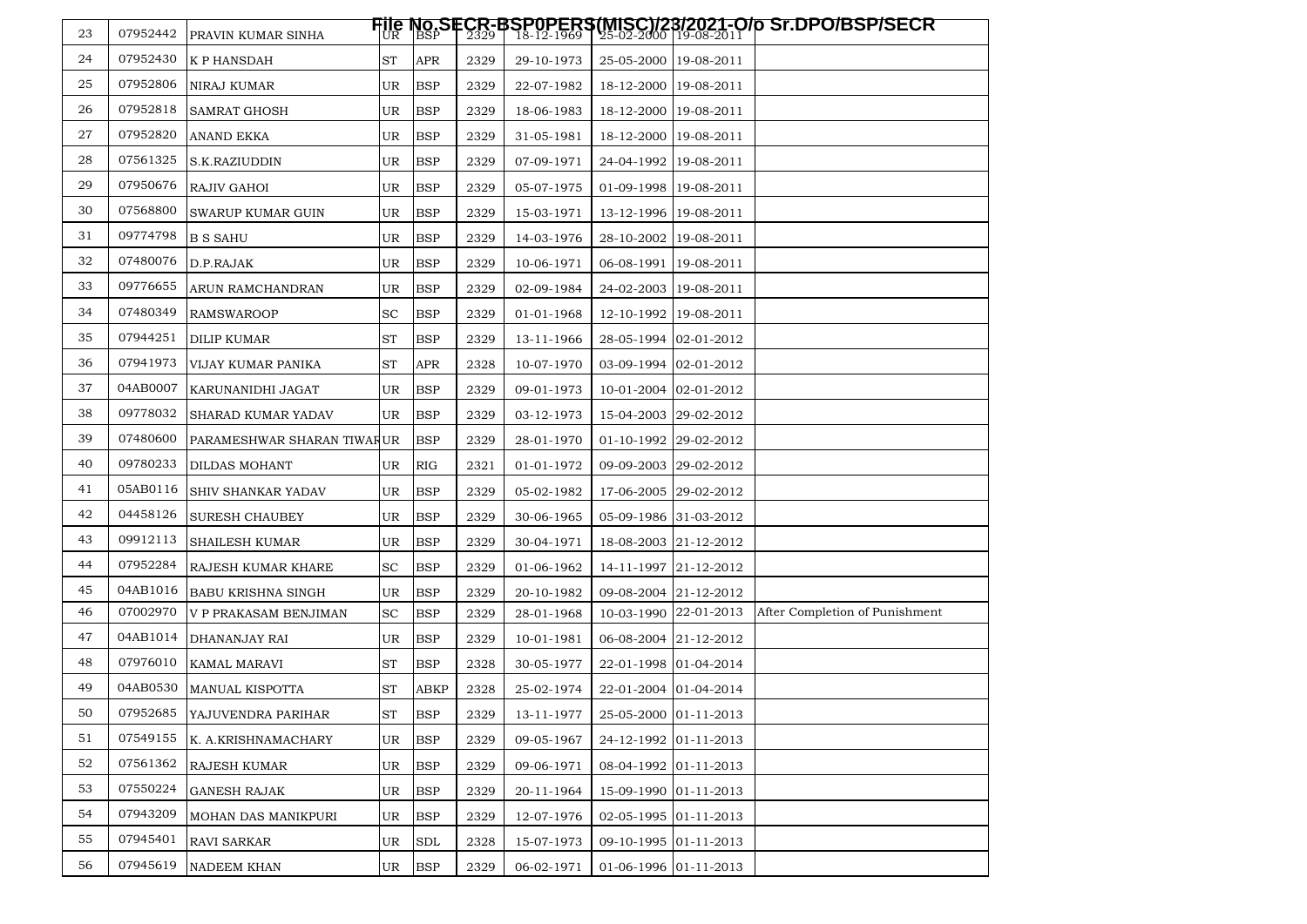| 57 | 07946946 | SHAILENDRA SHAMIAL            |                             |             |      |            |                       |                         | <b>File No.SECR-BSP0PERS(MISC)/28/2021-O/p Sr.DPO/BSP/SECR</b><br>UR BSP = 2329   23-10-1976   02-04-1997  01-11-2013 |
|----|----------|-------------------------------|-----------------------------|-------------|------|------------|-----------------------|-------------------------|-----------------------------------------------------------------------------------------------------------------------|
| 58 | 07947173 | AKASH SRIVASTAVA              | UR                          | <b>BSP</b>  | 2329 | 26-12-1976 | 25-04-1997 01-11-2013 |                         |                                                                                                                       |
| 59 | 07946971 | DEVENDRA KUMAR SWAIN          | UR.                         | <b>BSP</b>  | 2329 | 01-06-1978 |                       | 26-04-1997 01-11-2013   |                                                                                                                       |
| 60 | 06064656 | <b>JUDE RODRIGUES</b>         | UR.                         | <b>BSP</b>  | 2329 | 22-03-1970 | 28-11-1990 01-11-2013 |                         |                                                                                                                       |
| 61 | 07944317 | <b>BHOLA PRASAD KORI</b>      | $\operatorname{sc}$         | <b>BSP</b>  | 2329 | 21-07-1971 |                       | 30-03-1995 01-11-2013   |                                                                                                                       |
| 62 | 07948610 | RAMBALI                       | $\operatorname{sc}$         | APR         | 2328 | 05-02-1973 |                       | 06-12-1997 01-11-2013   |                                                                                                                       |
| 63 | 07949224 | SHIV PRASAD VASTRAKAR         | $\operatorname{sc}$         | <b>BSP</b>  | 2329 | 03-04-1965 |                       | 20-12-1997 01-11-2013   |                                                                                                                       |
| 64 | 07948750 | KRISHNA CHANDRA BISWAS        | <b>SC</b>                   | <b>BSP</b>  | 2329 | 25-12-1973 | 20-01-1998 01-11-2013 |                         |                                                                                                                       |
| 65 | 07951772 | VISAL RAMTEKE                 | <b>SC</b>                   | <b>BSP</b>  | 2329 | 04-04-1976 |                       | 07-10-1999 01-11-2013   |                                                                                                                       |
| 66 | 07948190 | JITENDRA KUMAR NIRMALKAR SC   |                             | <b>BSP</b>  | 2329 | 01-01-1971 |                       | 28-10-1997 01-11-2013   |                                                                                                                       |
| 67 | 05AB0165 | <b>T.S.PRAKASH RAO</b>        | UR.                         | <b>BSP</b>  | 2329 | 03-11-1984 | 01-07-2005 01-11-2013 |                         |                                                                                                                       |
| 68 | 04AB0176 | DHIRENDRA KUMAR SONDRE        | UR.                         | <b>BSP</b>  | 2329 | 04-07-1974 |                       | 10-02-2004 01-11-2013   |                                                                                                                       |
| 69 | 04AB0684 | ABHIJEET MAJUMDAR             | SC                          | <b>BSP</b>  | 2329 | 15-10-1974 |                       | 01-11-2004 01-11-2013   |                                                                                                                       |
| 70 | 04AB1388 | CHANDRA KUMAR DAHARE          | $\protect\operatorname{SC}$ | <b>BSP</b>  | 2328 | 02-01-1972 |                       | 16-02-2004 01-11-2013   |                                                                                                                       |
| 71 | 04AB0232 | <b>GEND SINGH</b>             | ST                          | <b>BSP</b>  | 2329 | 15-10-1978 |                       | 19-01-2004 27-12-2014   | After Completion of Punishment                                                                                        |
| 72 | 04AB1365 | <b>DILEEP KUMAR</b>           | SC                          | <b>BSP</b>  | 2329 | 06-08-1974 |                       | 16-01-2004 01-11-2013   |                                                                                                                       |
| 73 | 04AB0890 | RAJESH KUMAR PADHAR           | $\operatorname{sc}$         | <b>BSP</b>  | 2329 | 11-05-1981 |                       | 02-11-2004 01-11-2013   |                                                                                                                       |
| 74 | 08255455 | <b>GOVIND BAGDE</b>           | $\protect\operatorname{SC}$ | <b>BSP</b>  | 2329 | 22-06-1971 | 02-07-2002 01-12-2013 |                         |                                                                                                                       |
| 75 | 02717141 | SANGEET CHAR                  | UR                          | <b>ABKP</b> | 2285 | 27-09-1977 |                       | 07-08-2007 20-01-2015   |                                                                                                                       |
| 76 | 16011081 | <b>GEETA RAM TANDEY</b>       | SC                          | <b>BSP</b>  | 2324 | 05-06-1976 |                       | 23-06-2006 04-03-2015   |                                                                                                                       |
| 77 | 74816020 | TAPAN KUMAR BHADURI           | UR                          | <b>BSP</b>  | 2324 | 09-04-1979 |                       | 01-10-2004 13-03-2015   |                                                                                                                       |
| 78 | 07949431 | JAYASH LAL                    | ST                          | <b>RIG</b>  | 2321 | 13-02-1969 | 07-01-1998 25-09-2015 |                         |                                                                                                                       |
| 79 | 06AB0269 | <b>ASHOK KUMAR</b>            | <b>SC</b>                   | APR         | 2328 | 01-12-1973 | 23-11-2006 25-09-2015 |                         |                                                                                                                       |
| 80 | 07AB0125 | <b>JAGESHWAR PRASAD PATRE</b> | <b>SC</b>                   | <b>BSP</b>  | 2285 | 05-01-1978 |                       | 16-04-2007 25-09-2015   |                                                                                                                       |
| 81 | 09770010 | APURVA BHANDARI               | UR                          | <b>BSP</b>  | 2329 | 12-01-1982 |                       | 21-08-2001 17-08-2015   |                                                                                                                       |
| 82 | 09783052 | VIJAY SHANKAR YADAV           | UR                          | <b>ABKP</b> | 2328 | 04-04-1974 |                       | 11-12-2003 17-08-2015   |                                                                                                                       |
| 83 | 07950202 | K. SRINIVASRAO                | UR                          | <b>BSP</b>  | 2329 | 26-07-1974 |                       | 20-03-1999   17-08-2015 |                                                                                                                       |
| 84 | 07950597 | RAJENDRA KUMAR DHAL           | UR.                         | <b>BSP</b>  | 2329 | 20-06-1972 | 05-05-1999 17-08-2015 |                         |                                                                                                                       |
| 85 | 07963180 | PRAMOD KUMAR SAHU             | UR                          | RIG         | 2321 | 07-10-1972 |                       | 23-05-1998 17-08-2015   |                                                                                                                       |
| 86 | 07950044 | PIRIYA DANASI                 | UR                          | <b>BSP</b>  | 2329 | 01-07-1970 |                       | 22-01-1999 17-08-2015   |                                                                                                                       |
| 87 | 04AB1145 | SANJIV KUMAR ACHARYA          | UR                          | <b>BSP</b>  | 2329 | 05-08-1974 |                       | 15-10-2004   17-08-2015 |                                                                                                                       |
| 88 | 04AB0944 | CHANCHAL KUMAR TIWARI         | UR                          | <b>BSP</b>  | 2329 | 01-03-1977 |                       | 01-10-2004 17-08-2015   |                                                                                                                       |
| 89 | 09779231 | PAWAN KUMAR BARNWAL           | UR                          | <b>BSP</b>  | 2329 | 20-12-1972 |                       | 20-06-2002 30-12-2015   |                                                                                                                       |
| 90 | 07959746 | JITENDERA KUMAR JAISWAL       | UR                          | <b>BSP</b>  | 2329 | 20-06-1973 |                       | 04-06-1998 30-12-2015   |                                                                                                                       |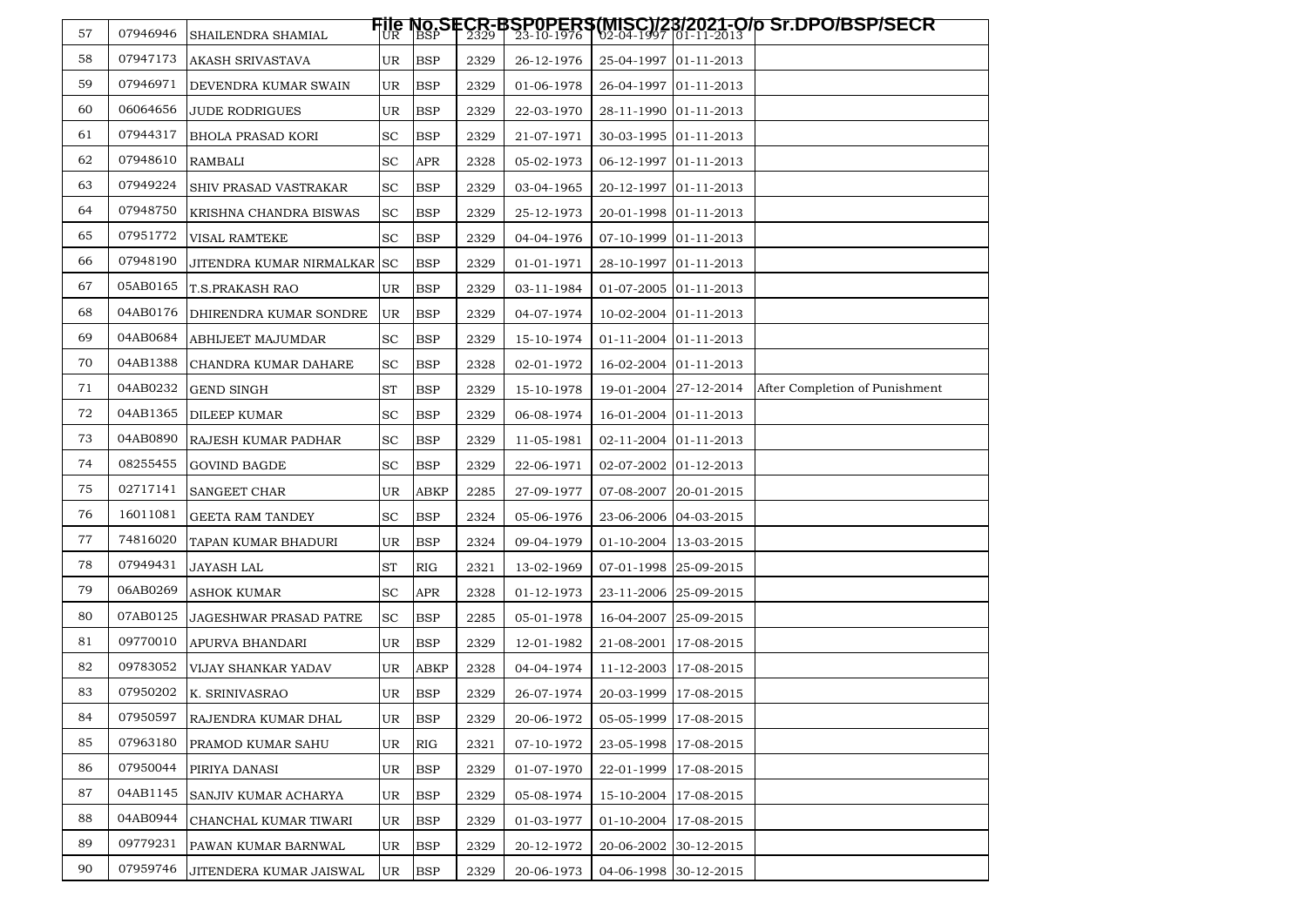| 91  | 04AB0207  | PROMPY KUMAR           |            |               |      |            |                       |                       | <b>File No.SECR-BSP0PERS(MISC)/28/2021-O/p Sr.DPO/BSP/SECR</b><br>UR SDLS 2328   03-02-1978   07-01-2004  30-12-2015   <b>D</b> |
|-----|-----------|------------------------|------------|---------------|------|------------|-----------------------|-----------------------|---------------------------------------------------------------------------------------------------------------------------------|
| 92  | 06LB0891  | SMT.AMBILI ANTONY P    | UR         | <b>BSP</b>    | 2329 | 01-01-1987 |                       | 12-06-2006 28-10-2016 |                                                                                                                                 |
| 93  | 04AB0017  | B.P. PATEL             | UR         | <b>BSP</b>    | 2329 | 01-06-1970 |                       | 07-02-2004 30-12-2015 |                                                                                                                                 |
| 94  | 04AB0009  | H.K.SRIWAS             | UR         | <b>BSP</b>    | 2329 | 23-10-1978 |                       | 13-01-2004 30-12-2015 |                                                                                                                                 |
| 95  | 07959722  | VIJAY SHANKAR DEWANGAN | UR         | <b>BSP</b>    | 2329 | 24-05-1971 |                       | 22-05-1998 30-12-2015 |                                                                                                                                 |
| 96  | 08OJ0010  | DILIP KUMAR SINGH      | UR.        | <b>BSP</b>    | 2329 | 03-11-1977 |                       | 17-12-2007 30-12-2015 |                                                                                                                                 |
| 97  | 07951784  | S.S.S.PRAKASH          | UR         | <b>BSP</b>    | 2329 | 18-12-1967 |                       | 10-11-1999 30-12-2015 |                                                                                                                                 |
| 98  | 04AB1144  | KRISHNA NANDAN KUMAR   | UR         | <b>BSP</b>    | 2329 | 10-02-1980 |                       | 12-10-2004 30-12-2015 |                                                                                                                                 |
| 99  | 07981831  | ELYASH MOHAMMAD        | UR         | <b>BSP</b>    | 2329 | 15-10-1974 | 10-12-2003 30-12-2015 |                       |                                                                                                                                 |
| 100 | 04AB1147  | SUBODH KUMAR SAH       | UR         | <b>BSP</b>    | 2329 | 06-05-1978 |                       | 27-10-2004 30-12-2015 |                                                                                                                                 |
| 101 | 07981818  | ANURAG SHARMA          | UR         | <b>ABKP</b>   | 2329 | 03-02-1971 |                       | 03-12-2003 30-12-2015 |                                                                                                                                 |
| 102 | 04AB0387  | RAM VINAY PATEL        | UR         | <b>BSP</b>    | 2329 | 03-07-1975 | 31-01-2004 06-02-2017 |                       | After Completion of Punishment                                                                                                  |
| 103 | 07963208  | ANAND KUMAR SINHA      | UR         | <b>BSP</b>    | 2329 | 05-05-1973 |                       | 10-06-1998 30-12-2015 |                                                                                                                                 |
| 104 | 07981910  | M. K. DEWANGAN         | UR         | <b>BSP</b>    | 2329 | 01-01-1973 |                       | 11-12-2003 30-12-2015 |                                                                                                                                 |
| 105 | 05AB0123  | <b>SHANKAR PANDEY</b>  | UR         | <b>BSP</b>    | 2329 | 30-06-1985 | 06-07-2005 30-12-2015 |                       |                                                                                                                                 |
| 106 | 07913734  | UPENDRA SINGH SIDAR    | ${\rm ST}$ | RIG           | 2321 | 07-06-1967 |                       | 30-03-1999 30-12-2015 |                                                                                                                                 |
| 107 | 04AB0365  | <b>SHIV BILAS</b>      | UR         | <b>BSP</b>    | 2329 | 04-11-1978 |                       | 05-02-2004 15-06-2017 |                                                                                                                                 |
| 108 | 05AB0170  | <b>AKASH PANDEY</b>    | UR         | <b>BSP</b>    | 2329 | 31-01-1987 |                       | 10-09-2005 15-06-2017 |                                                                                                                                 |
| 109 | 07474118  | RAJKAPPOOR SINHA       | UR         | <b>APR</b>    | 2328 | 23-12-1966 | 26-08-1986 15-06-2017 |                       |                                                                                                                                 |
| 110 | 09779280  | RANJEET KUMAR          | UR         | <b>BSP</b>    | 2329 | 01-03-1980 | 27-11-2001 15-06-2017 |                       |                                                                                                                                 |
| 111 | .00995185 | DHIRAJ BORKAR          | UR         | RIG           | 2321 | 06.05.1977 | 16.02.2002 15.06.2017 |                       |                                                                                                                                 |
| 112 | 07PC0046  | AMREDNRA KUMAR         | UR         | <b>SDL</b>    | 2324 | 08-02-1986 | 06-02-2007 10.05.2018 |                       |                                                                                                                                 |
| 113 | 05AB0166  | JINS MATHEW            | UR         | <b>BSP</b>    | 2329 | 22-05-1981 | 18-09-2005 10.05.2018 |                       |                                                                                                                                 |
| 114 | 07986350  | AJAY KUMAR AWASTHI     | UR.        | <b>BSP</b>    | 2329 | 08-08-1974 | 04-03-1999 10.05.2018 |                       |                                                                                                                                 |
| 115 | 07PC0034  | AJIT KUMAR             | UR         | <b>SDL</b>    | 2324 | 01-03-1980 | 06-02-2007 10.05.2018 |                       |                                                                                                                                 |
| 116 | 06AB0146  | N.KANNAN               | UR         | <b>BSP</b>    | 2329 | 14-05-1987 | 01-11-2006 10.05.2018 |                       |                                                                                                                                 |
| 117 | 06466734  | RANJIT KUMAR JAISWAL   | UR         | <b>BSP</b>    | 2329 | 26-07-1976 | 12-04-2002 10.05.2018 |                       |                                                                                                                                 |
| 118 | 07EL0891  | MANOJ KUMAR PANDEY     | UR         | <b>BSP</b>    | 2329 | 01-06-1976 | 30-03-2006 31.07.2018 |                       | After Completion of Punishment                                                                                                  |
| 119 | 07951978  | ANAND KUMAR YADAV      | UR         | <b>BSP</b>    | 2329 | 19.12.1977 | 04.10.1999 10.05.2018 |                       |                                                                                                                                 |
| 120 | 07542616  | M. RAJESH KRISHNA      | UR         | <b>BSP</b>    | 2329 | 02-07-1969 | 13-12-1991 10.05.2018 |                       |                                                                                                                                 |
| 121 | 07943258  | G APPALA RAJU          | UR         | <b>BSP</b>    | 2329 | 08-07-1971 | 11-04-1995 10.05.2018 |                       |                                                                                                                                 |
| 122 | 06058711  | <b>D K TIWARY</b>      | UR         | <b>BSP</b>    | 2329 | 15-07-1962 | 26-01-1989 10.05.2018 |                       |                                                                                                                                 |
| 123 | 07512016  | PREM DAS               | UR         | <b>RIG</b>    | 2321 | 01-01-1963 | 25-04-1984 10.05.2018 |                       |                                                                                                                                 |
| 124 | 07951826  | R.VENKATA KALI PRASAD  | UR         | $_{\rm{BSP}}$ | 2329 | 09-10-1976 | 23-04-1999 10.05.2018 |                       |                                                                                                                                 |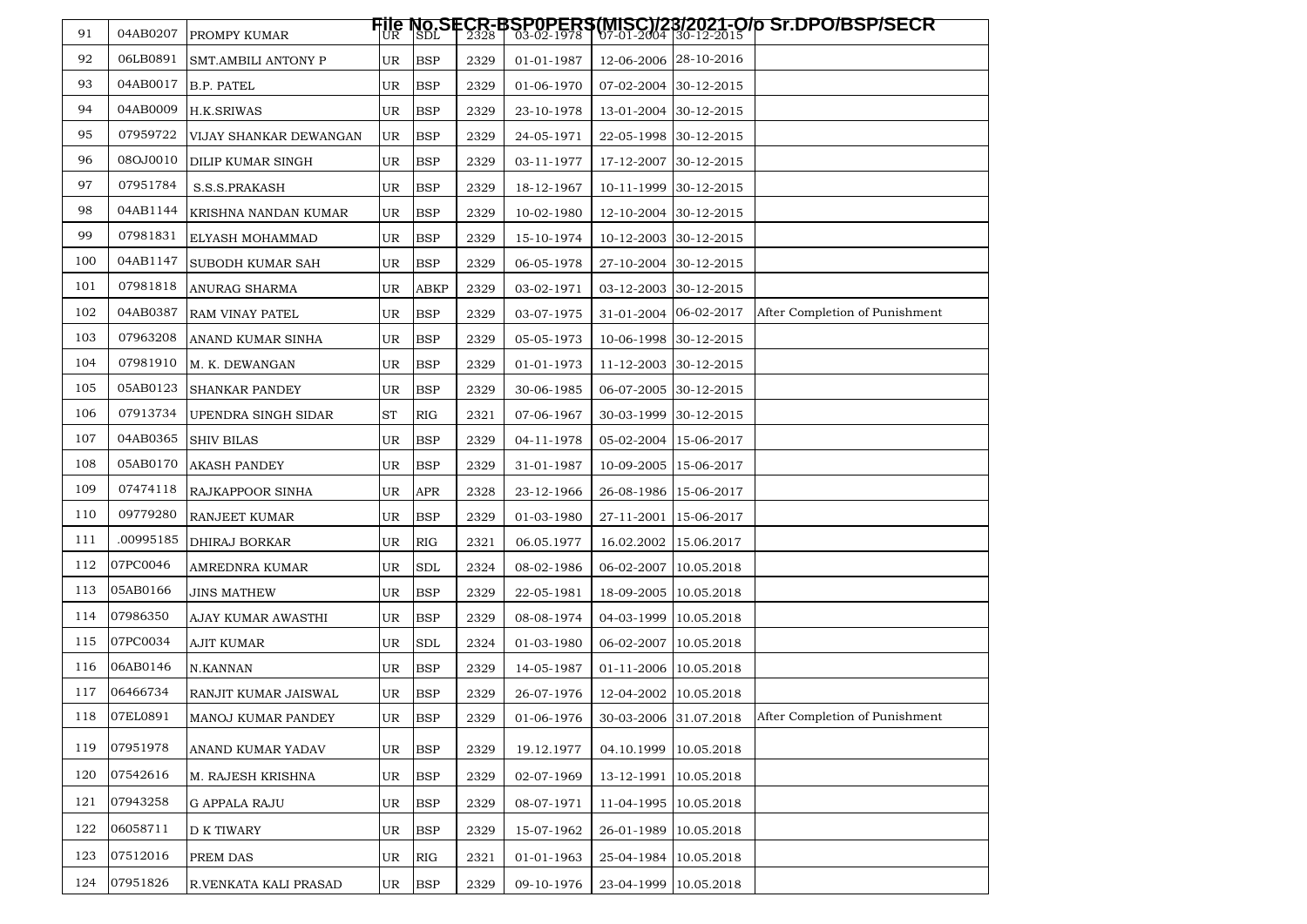| 125 | 09772900 | <b>SAKEENA BANO</b>   |           |             |      |            |                         |                           | <b>File No.SECR-BSP0PERS(MISC)/28/2021-O/p Sr.DPO/BSP/SECR</b><br>UR BSP   2329   29-07-1979   01-03-2002  10.05.2018 |
|-----|----------|-----------------------|-----------|-------------|------|------------|-------------------------|---------------------------|-----------------------------------------------------------------------------------------------------------------------|
|     |          |                       |           |             |      |            |                         | 10.05.2018                |                                                                                                                       |
| 126 | 08AB0551 | ALOK KUMAR BINKAR     | <b>SC</b> | <b>BSP</b>  | 2321 | 26-08-1982 | 18-09-2008              | /18.12.2019               |                                                                                                                       |
| 127 | 07AB0002 | BASANTI KUMARI        | SC        | <b>BSP</b>  | 2329 | 30-06-1974 | 16-01-2007              | 10.05.2018                |                                                                                                                       |
| 128 | 06AB0281 | MANOJ.KUMAR.LAHARE    | SC        | <b>BSP</b>  | 2329 | 01-06-1979 | 20-12-2006              | 10.05.2018<br>/18.12.2019 |                                                                                                                       |
| 129 | 07534358 | DEVCHARAN             | SC        | <b>SDL</b>  | 2324 | 30-10-1966 | 04-04-1991 10.05.2018   |                           |                                                                                                                       |
| 130 | 05AB2206 | CHAVANLAL SONANI      | SC        | <b>BSP</b>  | 2329 | 25-03-1982 | 18-08-2005              | 10.05.2018<br>/18.12.2019 |                                                                                                                       |
| 131 | 07AB0173 | <b>SUSHMA MUDLIAR</b> | SC        | <b>BSP</b>  | 2329 | 01-06-1981 | 18-06-2007 10.05.2018   |                           |                                                                                                                       |
| 132 | 07AB0003 | SATISH KUMAR MESHRAM  | SC        | <b>BSP</b>  | 2329 | 25-10-1980 | 16-01-2007              | 10.05.2018<br>/18.12.2019 |                                                                                                                       |
| 133 | 07AB0681 | SANTOSH KUMAR         | SC        | <b>BSP</b>  | 2329 | 10-01-1987 | 25-10-2007              | 10.05.2018<br>/18.12.2019 |                                                                                                                       |
| 134 | 16001709 | ABHAY KUMAR           | UR        | <b>SDL</b>  | 2324 | 14.11.1981 |                         | 26.11.2010 04.07.2018     |                                                                                                                       |
| 135 | 09773502 | URAJA SINGH THAPA     | UR        | <b>BSP</b>  | 2329 | 10-04-1981 | 19-07-2002 25.02.2020   |                           |                                                                                                                       |
| 136 | 07AB0137 | RAJU SINGH RAJ        | ST        | <b>BSP</b>  | 2321 | 05-05-1979 | 16-04-2007 25.02.2020   |                           |                                                                                                                       |
| 137 | 08AB0537 | <b>RAJESH ORAON</b>   | ST        | <b>BSP</b>  | 2329 | 01-07-1984 | 23-09-2008 13.10.2020   |                           | Due to punishment                                                                                                     |
| 138 | 07QC0215 | RAMESH KUMAR YADAV    | UR        | <b>ABKP</b> | 2328 | 01-04-1980 | 01-04-2007 25.02.2020   |                           |                                                                                                                       |
| 139 | 09777970 | <b>MOJAHID KADRI</b>  | UR        | RIG         | 2321 | 01-12-1975 | 10-06-2003 25.02.2020   |                           |                                                                                                                       |
| 140 | 04AB0929 | VEVEK KUMAR ROY       | UR        | <b>APR</b>  | 2328 | 15-12-1985 | 15-09-2004 25.02.2020   |                           |                                                                                                                       |
| 141 | 04AB0985 | <b>GULAB CHAND</b>    | UR        | <b>BSP</b>  | 2329 | 02-07-1983 | 25-09-2004 25.02.2020   |                           |                                                                                                                       |
| 142 | 05AB0180 | AKASH KUMAR SINGH     | UR        | <b>ABKP</b> | 2285 | 15-12-1985 | 09-09-2005 25.02.2020   |                           |                                                                                                                       |
| 143 | 06AB0063 | CHANDRABHAN SINGH     | UR        | <b>BSP</b>  | 2329 | 01-07-1985 | 02-03-2006  25.02.2020  |                           |                                                                                                                       |
| 144 | 06AB0279 | C YUVRAJ NAIDU        | UR        | <b>BSP</b>  | 2329 | 15-12-1982 | 13-12-2006 25.02.2020   |                           |                                                                                                                       |
| 145 | 07AC0287 | K.VENU KUMAR          | UR        | <b>BSP</b>  | 2329 | 15-05-1983 | 25-11-2006 25.02.2020   |                           |                                                                                                                       |
| 146 | 07AB0522 | DEEPAK KUMAR SHRIWAS  | UR        | <b>BSP</b>  | 2329 | 04-07-1979 | 16-07-2007 25.02.2020   |                           |                                                                                                                       |
| 147 | 07AB0641 | GOPAL CHANDRA DEY     | UR        | <b>BSP</b>  | 2329 | 08-01-1973 | 16-08-2007 25.02.2020   |                           |                                                                                                                       |
| 148 | 07948736 | N. SATYANARAYAN MURTY | UR        | <b>SDL</b>  | 2324 | 05-07-1976 | 18-02-1998 25.02.2020   |                           |                                                                                                                       |
| 149 | 07AB0088 | RAJ KUMAR NIRMALKAR   | UR        | <b>BSP</b>  | 2329 | 10-05-1970 | 15-03-2007 25.02.2020   |                           |                                                                                                                       |
| 150 | 07AB0070 | UMESH KUMAR SINGH     | UR        | <b>BSP</b>  | 2329 | 05-07-1979 | 15-03-2007   25.02.2020 |                           |                                                                                                                       |
| 151 | 06AB0257 | <b>T.SAKRO RAO</b>    | ST        | <b>BSP</b>  | 2329 | 02-05-1985 | 15-12-2006 25.02.2020   |                           |                                                                                                                       |
| 152 | 07950603 | D.KONDAL RAO          | UR        | <b>BSP</b>  | 2329 | 01-07-1968 | 17-05-1999 25.02.2020   |                           |                                                                                                                       |